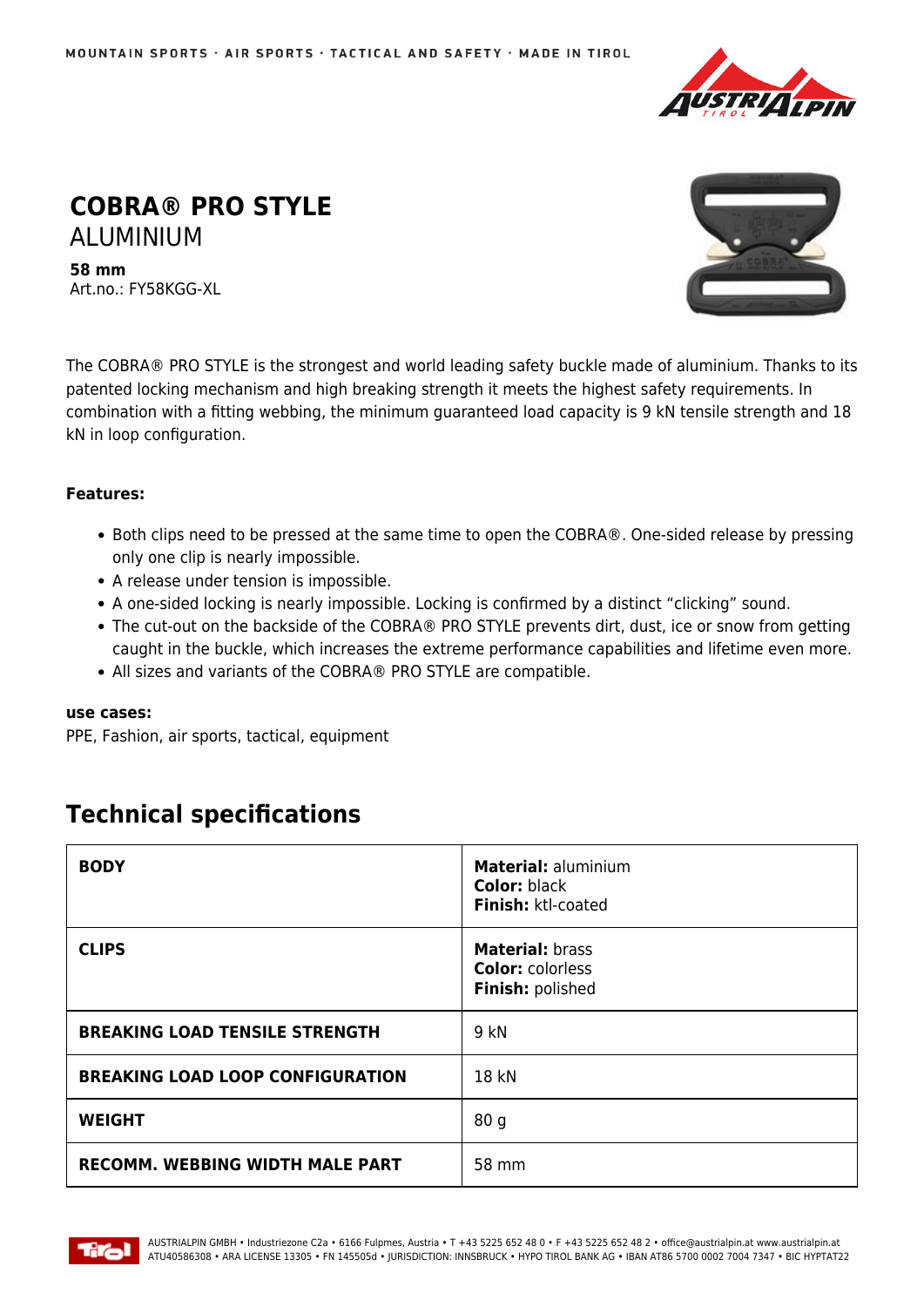

| <b>RECOMM. WEBBING WIDTH FEMALE PART</b>                            | 58 mm                   |
|---------------------------------------------------------------------|-------------------------|
| <b>SLOT WIDTH MALE PART</b>                                         | 9 <sub>mm</sub>         |
| <b>SLOT WIDTH FEMALE PART</b>                                       | 9 <sub>mm</sub>         |
| <b>OUTER DIMENSION LENGTH</b>                                       | 68 mm                   |
| <b>OUTER DIMENSION WIDTH</b>                                        | 70 mm                   |
| <b>OUTER DIMENSION DEPTH</b>                                        | 10 mm                   |
| <b>WEBBING SLOT MALE PART</b>                                       | stretch, non-adjustable |
| <b>WEBBING SLOT FEMALE PART</b>                                     | stretch, non-adjustable |
| <b>SIZE OF CLIPS</b>                                                | <b>XL</b>               |
| <b>COUNTRY OF ORIGIN</b>                                            | Austria                 |
| <b>Patented</b><br><b>JUSTRIALPIN</b>                               |                         |
| <b>STANDARDS</b>                                                    | , EN ISO 9227           |
| <b>PE 11</b><br>EL COBRA <sup>®</sup><br><b>WELL ASSESSMENT PRO</b> |                         |